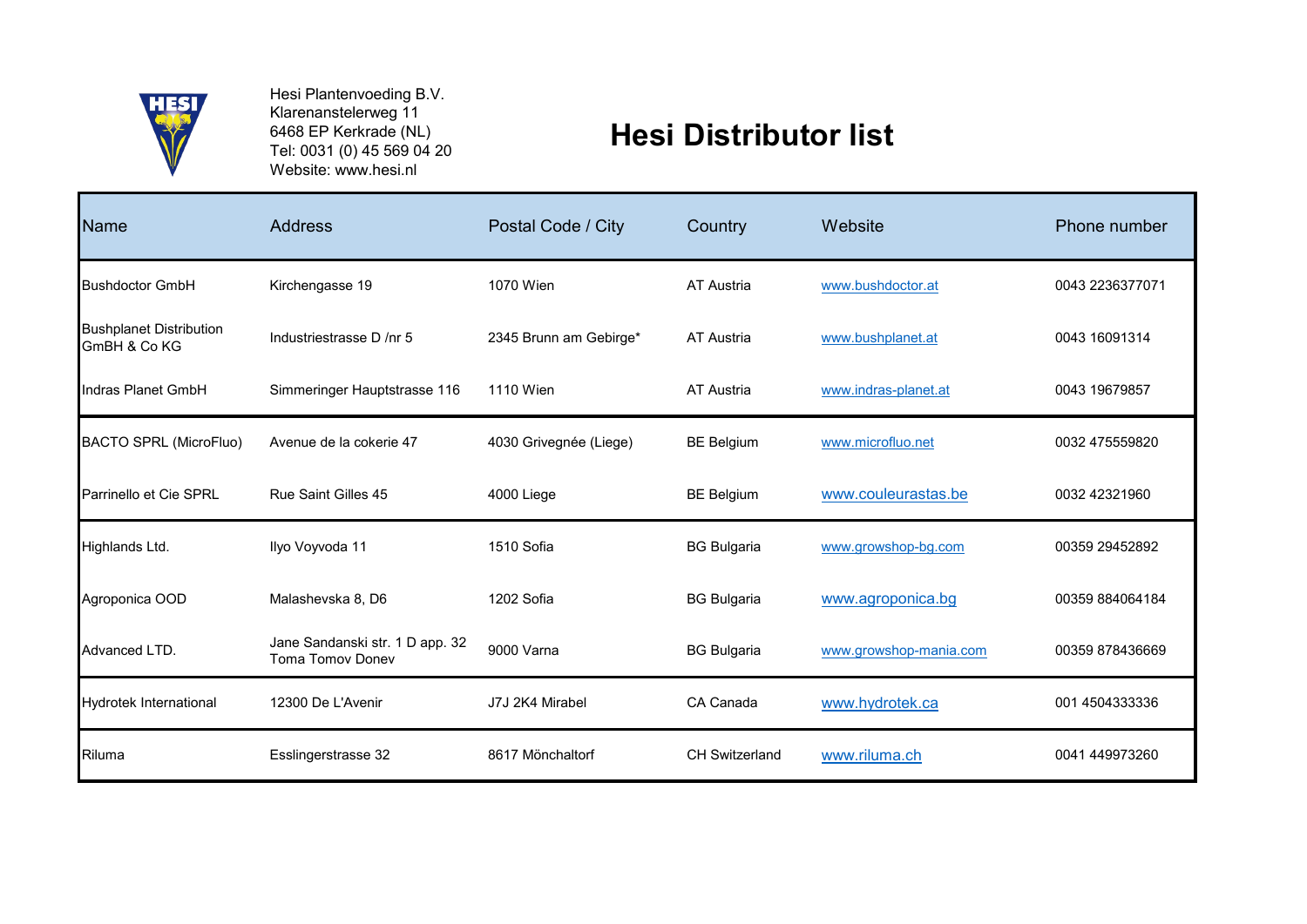| Horticultura Tecnica de Chile<br>S.A. | Los Vientos 20090, Oficina H,<br>Ciudad de los Valles, Comuna<br>Pudahuel | 9020000 Santiago          | CL Chile          | www.hortitec-chile.com      | 0056 232628675   |
|---------------------------------------|---------------------------------------------------------------------------|---------------------------|-------------------|-----------------------------|------------------|
| Growman Plains s.r.o.                 | Borivojova 741/95                                                         | 130 00 Praha 3 Zizkov     | CZ Czech Republic | www.growshop.cz             | 00420 737246315  |
| Growmania                             | Zdibská 2                                                                 | 182 00 Praha 8 - Kobylisy | CZ Czech Republic | www.growmania.cz            | 00420 527220034  |
| Natural Technologies s.r.o.           | Jana Zelivskeho 2 Nakladove<br>Nadrazi Zizkov                             | 130 00 Prague 3           | CZ Czech Republic | www.naturaltechnologies.cz/ | 00420 603451010  |
| Grow In AG.                           | Wallenroderstr. 7-9                                                       | 13435 Berlin*             | DE Germany        | www.growin.de               | 0049 30208980800 |
| Lumen Max GmbH                        | Max-Eyth Strasse 47                                                       | 46149 Oberhausen          | DE Germany        | www.lumenmax.de             | 0049 208896305   |
| Pflanzburg GmbH                       | Neuer Pferdemarkt 22A                                                     | 20359 Hamburg             | <b>DE Germany</b> | www.pflanzburg.de           | 0049 404305399   |
| Udopea GmbH                           | Nikolaus-Otto-Straße 7                                                    | 28816 Stuhr               | DE Germany        | www.udopea.de               | 0049 42143503800 |
| Kalidad                               | Am Bahnhof 6                                                              | 69254 Malsch              | <b>DE Germany</b> | www.kalidad.de              | 0049 72539324144 |
| Miha                                  | Mannheimerstr. 9                                                          | 30880 Laatzen             | DE Germany        | www.mihaonline.de           | 0049 5118665570  |
| Benny Günther - Greenlight-<br>Shop   | Ullsteinstr. 73                                                           | 12109 berlin              | DE Germany        | www.greenlight-shop.de      | 0049 3070077620  |
| <b>HGW Wholesale</b>                  | Eschweilerstraße 157A                                                     | 52222 Stolberg            | DE Germany        | www.HGWholesale.eu          | 0049 32221094912 |
| Aquaplant                             | Katusepapi 35                                                             | <b>11412 Tallin</b>       | <b>EE Estonia</b> | www.aquaplant.ee            | 00372 55529513   |
| Urbangardening                        | j. Kunderi tn 34                                                          | 10121 Tallinn Harjumaa    | <b>EE</b> Estonia | www.urbangardening.eu/      | 00372 5121420    |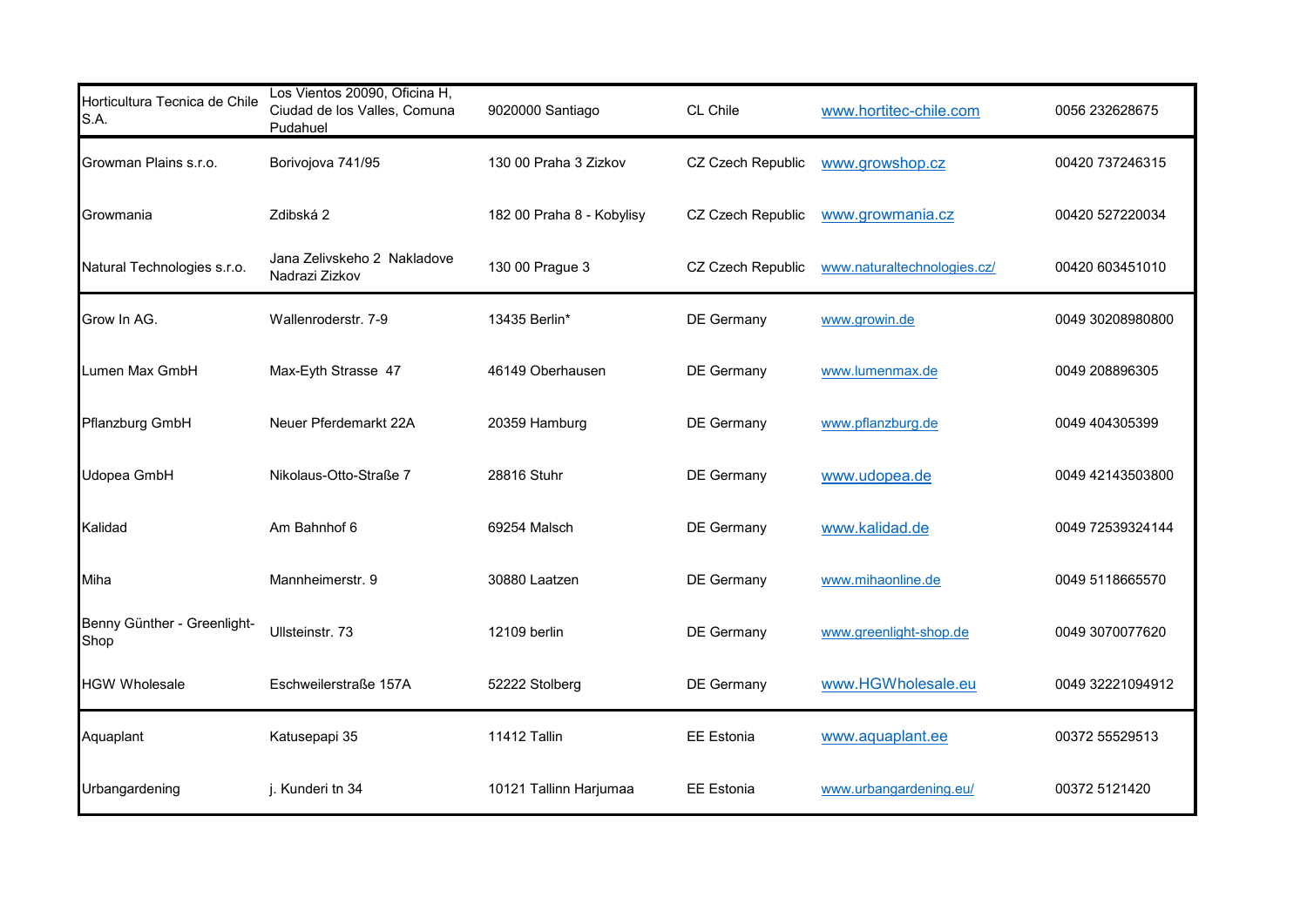| <b>Hemp Trading</b>           | Cami del Polio 51                                         | 46469 Beniparrell                    | ES Spain                 | www.hemptrading.com                      | 0034 961216056  |
|-------------------------------|-----------------------------------------------------------|--------------------------------------|--------------------------|------------------------------------------|-----------------|
| Horticultura Tecnica          | C/ Aiguaders 4                                            | 46680 Algemesi                       | ES Spain                 | www.hortitec.es                          | 0034 962426370  |
| ∟eaf Life                     | Calle Yunque 9                                            | 28522 Rivas Vaciamadrid<br>(Madrid)* | ES Spain                 | www.leaflife.com                         | 0034 916582746  |
| Plantasur Trading SL          | Calle Almería no.9, Poligono<br><b>Industrial Asegra</b>  | 18210 Peligros, Granada              | ES Spain                 | www.plantasur.com                        | 0034 958506110  |
| Pot Sistemak S.L. La Mota     | Portuetxe 83                                              | 20018 San Sebastian                  | ES Spain                 | www.lamota.org                           | 0034 943005213  |
| <b>TK TEK OY</b>              | Pulttitie 1                                               | 00880 Helsinki                       | FI Finland               |                                          | 00358 503000160 |
| <b>Greens Hydroponics Ltd</b> | Unit F Totterdown Bridge Trading<br>Estate, Albert Road   | <b>BS2 OXH Bristol</b>               |                          | GB United Kingdom www.hydroculture.co.uk | 0044 1179713000 |
| Ikon International            | Unit 2, Broadfield Distribution<br>Centre, Pilsworth Road | OL10 2TU Heywood,<br>Lancashire      | <b>GB United Kingdom</b> |                                          | 0044 1925822503 |
| Erith Horticulture.           | Unit 1 Belvedere Industrial Park,<br><b>Fishers Way</b>   | DA17 6BS Belvedere, Kent             | <b>GB United Kingdom</b> | www.erithhorticulture.com                | 0044 2083116111 |
| Cropsience P.C.               | Mavromihali str. 11                                       | 10679 Athene                         | <b>GR</b> Greece         | www.growacademy.eu                       | 0030 6978759942 |
| <b>TERPENES PLTD</b>          | p/a Alegre, Location Dyo Peyka<br>Parodos Agias Sofias    | 19300 ASPROPYRGOS<br><b>ATHENS</b>   | <b>GR</b> Greece         |                                          | 0030 9896771657 |
| Kriterij d.o.o.               | Hercegovacka 124                                          | 21 000 Split                         | <b>HR Croatia</b>        | www.igrow.com.hr/                        | 00385 916022984 |
| Urban Garden Kft              | Bogyiszloi ut 4                                           | 7100 Szekszard                       | <b>HU Hungary</b>        | www.urbangarden.hu                       | 0036 202988250  |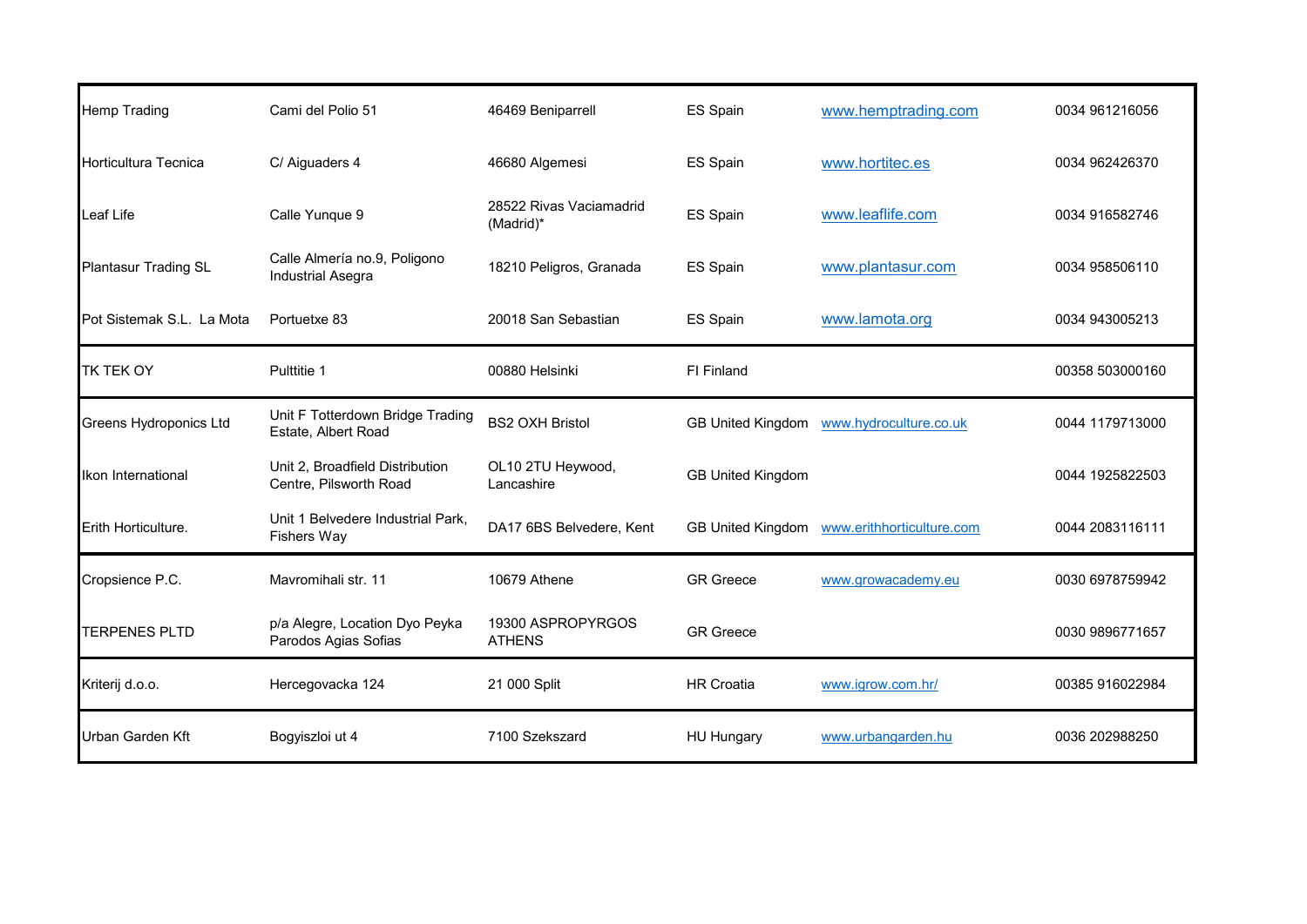| Shamim Sabz Eurasia Ltd           |                                    |                                      | IR Iran                            | iranhesi@gmail.com            | 0098 9122490432 |
|-----------------------------------|------------------------------------|--------------------------------------|------------------------------------|-------------------------------|-----------------|
| <b>IGrow srl</b>                  | Via del casale di san Basilio 4    | 00156 Roma                           | <b>IT Italy</b>                    | www.i-grow.it                 | 0039 0687121079 |
| Indoorline SRL                    | Area Artigianale conti 15          | 10060 Garzigliana                    | <b>IT Italy</b>                    | www.indoorline.com            | 0039 0121341186 |
| <b>GR Worldwide SRL</b>           | Viale Italia 24                    | 28010 Caltignaga (NO)                | <b>IT Italy</b>                    | www.grworldwide.it            | 0039 183834751  |
| Player S.R.L.                     | Via Lima 7                         | 00198 Roma                           | <b>IT Italy</b>                    | www.player-group.com          | 0039 0690287287 |
| Zou No Tamago Ltd                 | 1-21-29 Hatsuyama Miyamae-ku       | 216-0026 Kawasaki, Kanagawa JP Japan |                                    | www.zounotamago.com           | 0081 449772550  |
| Dutch Agro Solutions              | Snoekweg 12                        | 4941 SC Raamsdonksveer               | <b>NL Netherlands</b>              | www.dutchclimatesolutions.com | 0031 162521026  |
| Groene Start (Top Vision<br>B.V.) | Wijngaardsweg 34 ABC               | 6412 PJ Heerlen                      | <b>NL Netherlands</b>              | www.groene-start.nl           | 0031 455211541  |
| Sterijo                           | Feurthstraat 81A                   | 6114 CT Susteren                     | <b>NL Netherlands</b>              | www.sterijo.nl                | 0031 623209749  |
| Archimede Trading BV.             | Rangeerweg 6                       | 6114 BC Susteren                     | <b>NL Netherlands</b>              | www.archimedetrading.eu       | 0031 455284444  |
| Wojciech Flanek f.p.h.u. VF       | ul. Makuszynskiego 22A             | 31-752 Kraków                        | PL Poland                          | www.vf.krakow.pl              | 0048 501120106  |
| A Loja da Maria                   | Rua Heriós da Grande Guerra 5      | 2500-244 Caldas Da Rainha            | PT Portugal, Azores<br>and Madeira | www.alojadamaria.com          | 00351 916670668 |
| Soluções Verdes Lda               | Rua Engenheiro Nobre Guedes,<br>18 | 1500-263 Lisboa                      | PT Portugal, Azores<br>and Madeira | www.cognoscitiva.com          | 00351 965124867 |